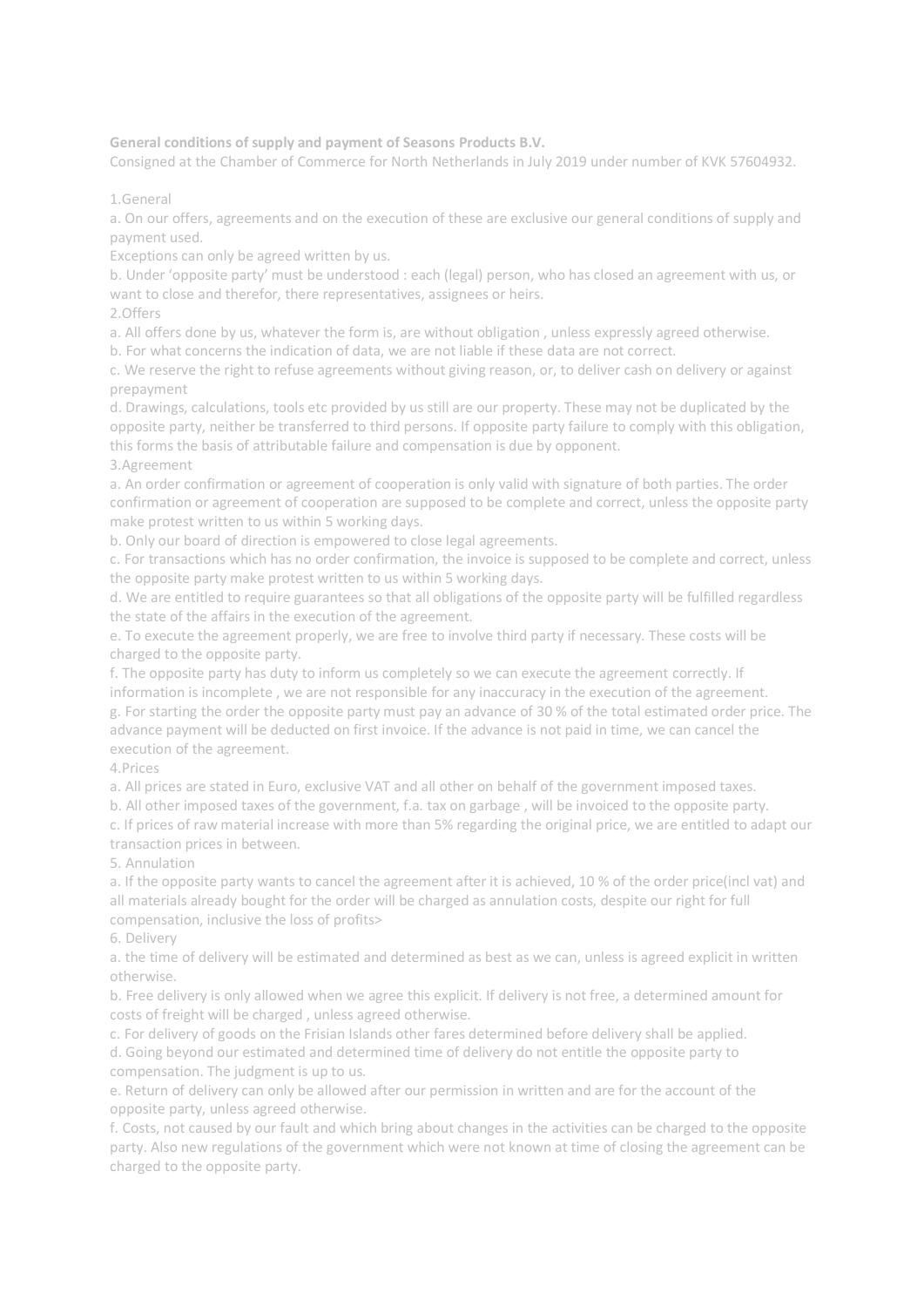g. Goods are delivered on pallets deposit money. If we do not receive the same amount of pallets in return we are obliged to charge the amount of 8.00 euro for each pallet. If an agreement of cooperation based on forecast is applied, then the pallets will be charged at 8.00 euro for each pallet missing after the season. Therefore the opposite party will receive an invoice based on specification for this period.

When the opposite party sign on delivery, then there is signed for the right numbers and the good reception of the goods. Shortage and visible damage must be written on the transport documents or on the offload document of the transporter. Other party is obliged to keep us in touch within 24 hours after receipt of the goods by sending copy of the adjusted transport document .

7. Force majeure

a. Under force majeure must be understood : each independent and/or unexpected circumstance through which the agreement cannot be executed. It concerns mainly the weather influences.

b. We have the right to postpone the agreement if the force majeure is temporarily. If force majeure is over we will continue the execution of the agreement.

c. If the force majeure is permanent both parties can settle to cancel the agreement. Only we are entitled to decide whether the force majeure is permanent. The part of the agreement that was already realized will be invoiced.

8. liability

a. Each liability is excluded, unless the law prescribes otherwise

b. In case we are liable , then the amount of liability never can exceed the amount of the order.

c. We are not liable for costs, damage or interests which are occurred as a result of violation direct or indirect of patents, licenses , other industrial / intellectual rights of assets or other rights of third parties due to the use by us by order of the opposite party, their employees or other persons employed by them.

d. We are never liable for the consequences which are occurred by misprints.

e. Complaints of liability are not accepted after 30 days.

9. Protest

a. Protest concerning delivery must be hand in within 4 working days after delivery. Therefor to consider the complaint it is necessary that the nature of the complaint is explained.

b. Protest concerning invoices must be hand in within 5 working days after invoice date.

c. rightness of protest only can lead to still deliver the agreed performance. Never can be more / less be delivered than what was agreed.

d. Handing in protest can never lead to postpone the obligation of payment. If protest is correct then the obligation of payment only can be postponed if related to the protest.

e. Sending back the goods can only be executed after our expressly given permission, under our conditions. 10. Guarantee

a. Guarantee is granted on our delivered goods and work under following condition :

-can only be applied on errors of fabrication , there is no guarantee on products that shows defects as a result of wears , use or faulty use

-on parts delivered by a third party can only be applicable the time of guarantee of the third party b. If third party does not complete the obligations agreed, no guarantee will be granted, until third party has completed their obligations

11. Retention of title

a. As long as third party has not completed their obligations, the delivered goods and work stays our property, including possible due interest and costs. In case of suspension of payments by the firm or signed by court, bankruptcy, WSNP, liquidation of the company or death if third party is a natural person, we are entitled, to cancel the order fully or partially ,without further notice of defaults or intervention of court and we are entitled to demand immediately the unpaid part of the delivered goods and work.

Each already resulting claim is due and payable immediately. In that case, our right of compensation for damage or loss still stands.

b. the moment of delivery, we obtain the possess less lien on all the goods in which our materials are included , or of which our materials are part of.

The signed order confirmation or agreement of cooperation apply as private deed.

c. if we want to execute our rights of property, as mentioned in this article, third party gives us irrevocable permission , to access all places where our properties are and the permission to take back our goods. 12. Payments

a. At the start of the order, third party must pay an advance of 30 % of the estimated order price. This advance will be deducted from first invoice. If the advance is not paid on time, seller can cancel execution of the agreement.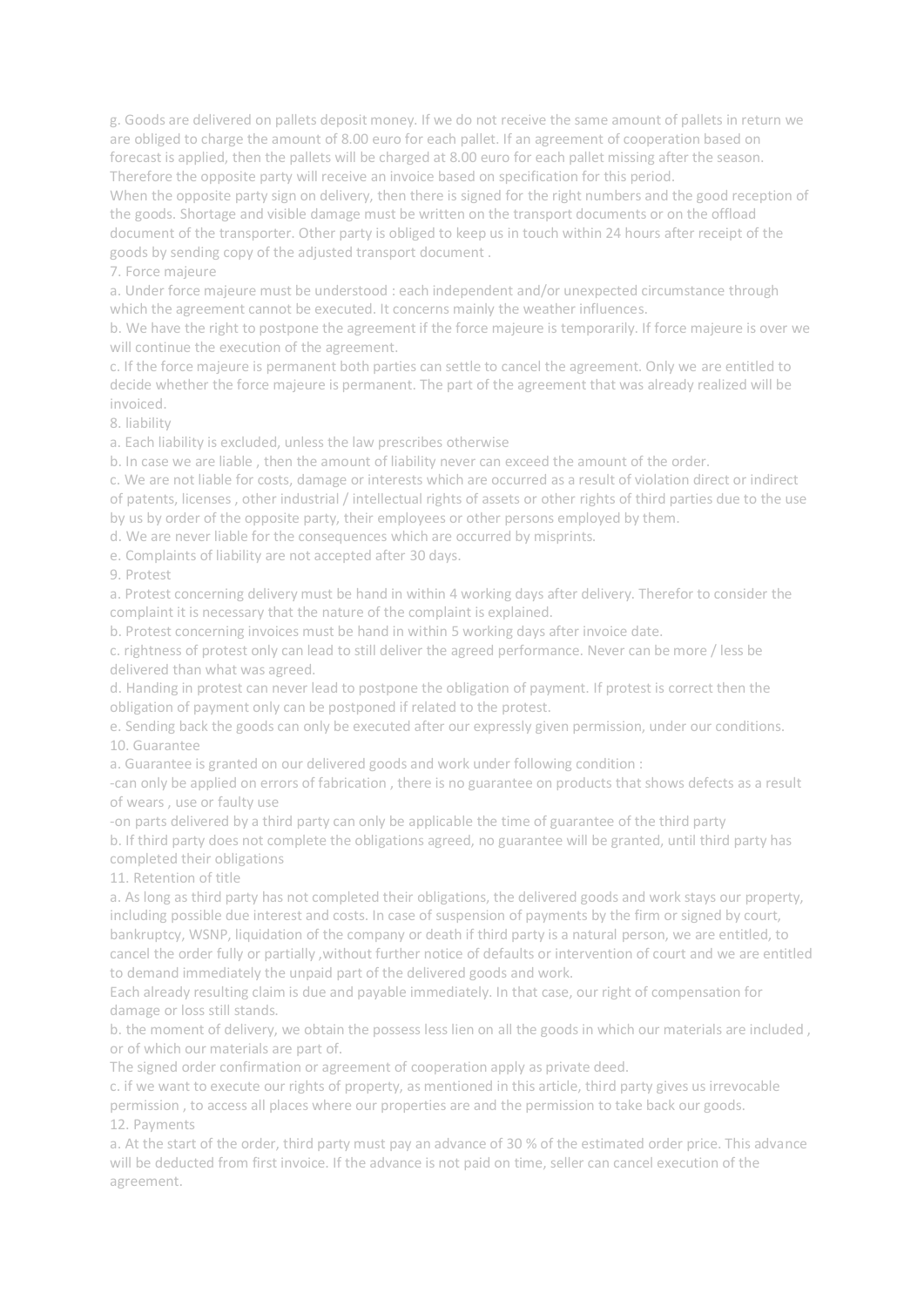b. Payment must be done on our bank– giro account number within 30 days after date of invoice.

c. Payment must be done netto whereas bank charges are for the account of third party.

d. we do not allow discount for cash payment.